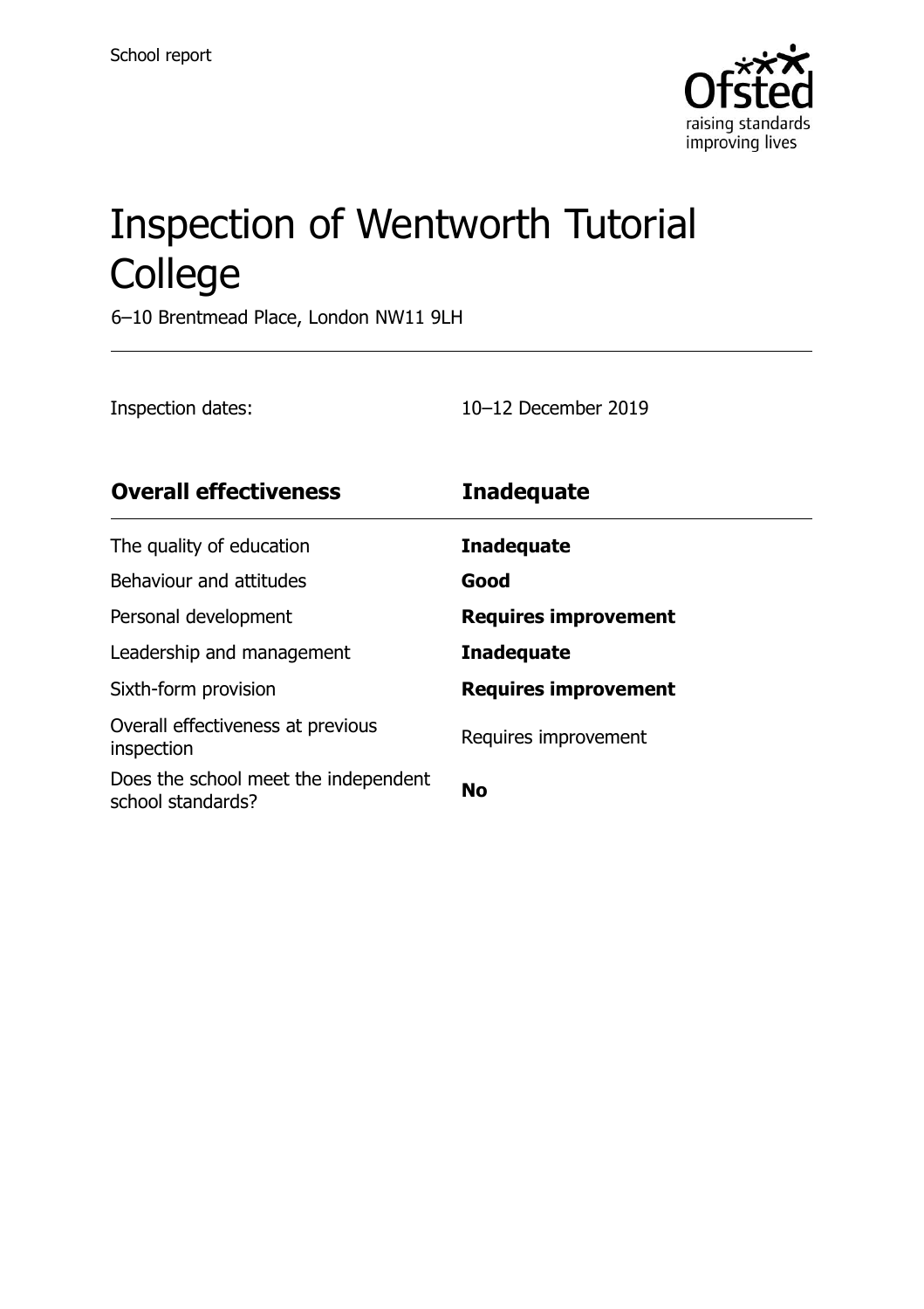

# **What is it like to attend this school?**

Leaders have not demonstrated the capacity to make the necessary improvements. When we inspected the school in March 2018, inspectors identified some significant weaknesses. Leaders have not done enough to tackle these weaknesses. This means that the quality of education has not improved and too many of the independent school standards remain unmet.

Pupils are not encouraged to lead active lifestyles. They do not take part in physical education (PE). The personal, social, health and economic (PSHE) education of all pupils remains limited. Leaders continue to organise too few outings, visits or other activities, to support pupils' personal development. Pupils are not encouraged to take on responsibility within the school. Pupils studying GCSEs are not helped to make choices for their future professional lives.

Pupils told us that staff know them well. They enjoy coming to school and like the school's 'family feel'. Pupils behave sensibly. On the rare occasion that any bullying occurs, leaders and staff deal with it swiftly. Pupils are positive about learning, and staff expect them to achieve well. Parents and carers spoke highly of the school. They said that their children feel safe, well cared for and supported here.

## **What does the school do well and what does it need to do better?**

The proprietor has not ensured that leaders' actions are sharply focused where improvement is most needed. Leaders are not routinely held to account for the work they do to tackle weaknesses. There is insufficient focus on meeting all of the independent school standards.

Leaders have been slow to act on the key areas for improvement found by the previous inspection. They have not addressed all the priorities for action detailed in the school's action plan. As a result, senior leaders and the proprietor have not ensured that the school meets all the independent school standards.

Pupils still do not have access to the full range of curriculum subjects. Leaders have not ensured that pupils' physical development is catered for. PE is not taught and there are no subject plans or schemes of work for PE.

Students in the sixth form have recently attended a careers day, focusing on interview skills, that was organised by an external organisation. However, leaders have not provided an effective careers programme for pupils in Years 10 and 11. There are no arrangements currently for students to gain experience of work.

Teachers know the subjects that they teach. They identify and correct pupils' misconceptions regularly. This is particularly the case in English, mathematics, science, geography and art.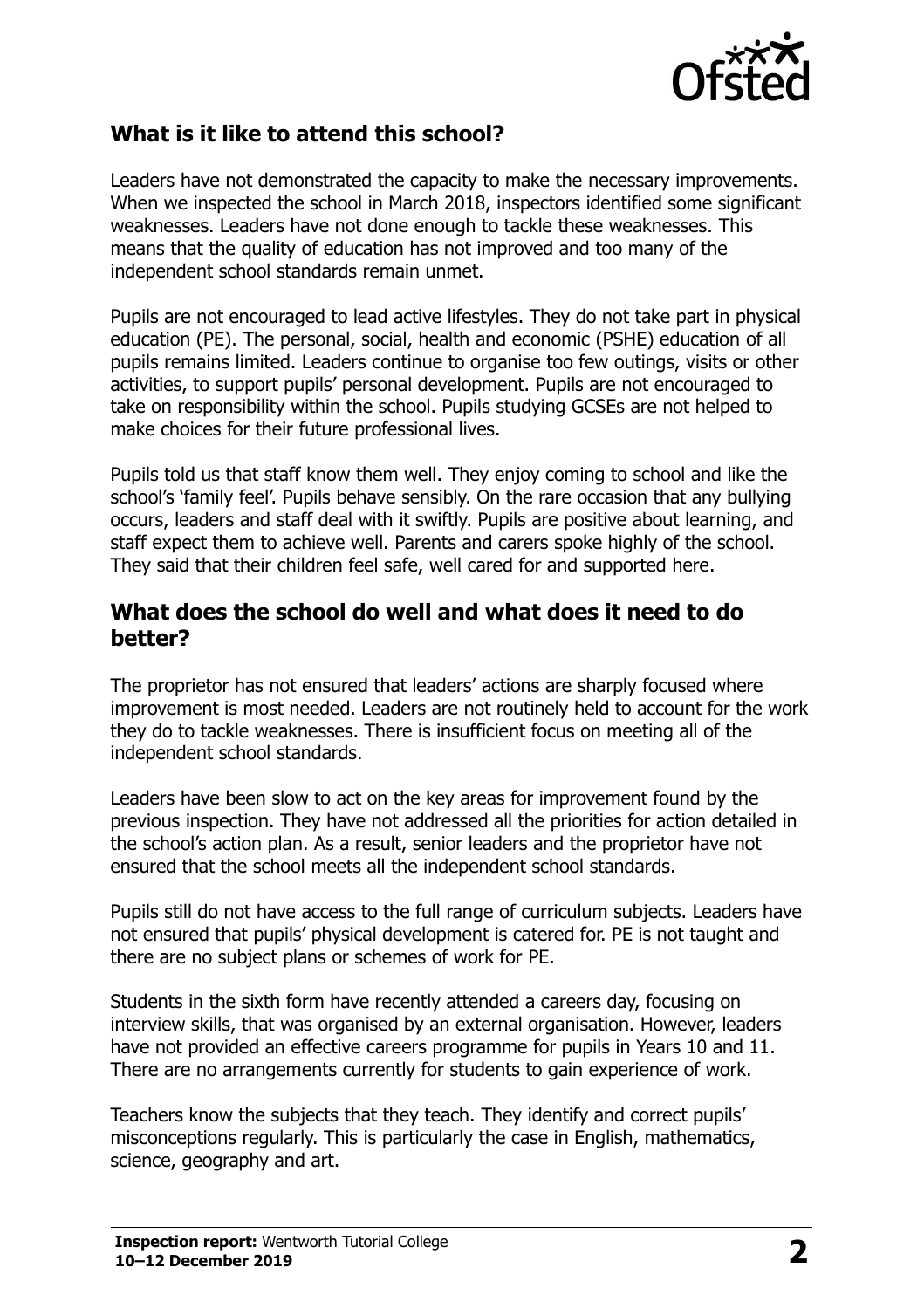

However, training for staff is typically limited to the requirements of public examinations. Leaders are at the early stages of developing and implementing plans and schemes of work for subjects. Teachers have not had training in subject planning. As a result, pupils' learning is not well planned.

Staff have not had the opportunity to develop the sequencing of lessons to enable pupils to improve their knowledge and raise achievement. Although pupils take tests on the topics they have been learning, the results of these tests are not always used to inform planning to meet the needs of pupils and raise achievement.

Leaders do not make sure that all pupils experience a wide range of educational visits and extra-curricular activities. Sporting activities are limited in their range and accessibility. Leaders have not made sure that there is suitable outdoor space for pupils to take part in physical activities. This restrains pupils' experiences and their personal development.

Planning for pupils' PSHE education is weak. Leaders enable pupils to recognise some risks to their well-being but have not considered issues associated with wider issues such as drug misuse, grooming and exploitation linked to the sale of drugs. Leaders have not implemented their plans fully to strengthen all pupils' understanding of extremism and radicalisation. Pupils are taught to be respectful to other faiths and cultures. They are encouraged to understand British values.

Leaders have not ensured that all the required information is made available to parents. This includes details about how the school meets the educational and welfare needs of pupils with educational and health care (EHC) plans. We also found that leaders have not made available the details about the education and welfare arrangements for pupils who speak English is an additional language (EAL). Leaders have no available information about how well pupils performed academically in previous years, including results in public examinations.

Pupils with special educational needs and/or disabilities receive effective support. Leaders and staff use pupils' EHC plans to meet their needs.

Pupils' behaviour helps to ensure that learning in lessons is rarely disrupted. Poor behaviour is very rare. There have been no exclusions since the previous inspection. Pupils are polite and respectful to each other and staff. Pupils and staff are confident that there are no instances of racism, sexism or homophobia, as the school's records show.

Leaders have not carried out all the required checks that secure pupils' welfare, health and safety. The school's premises and accommodation are not effectively maintained. For example, leaders have not made sure that cold-water supplies that are suitable for drinking are clearly marked for pupils.

Leaders have not followed the school's risk assessment policy effectively. They have omitted to carry out the necessary checks on fire and electrical safety and procedures. We found that some risk assessments to reduce identified hazards are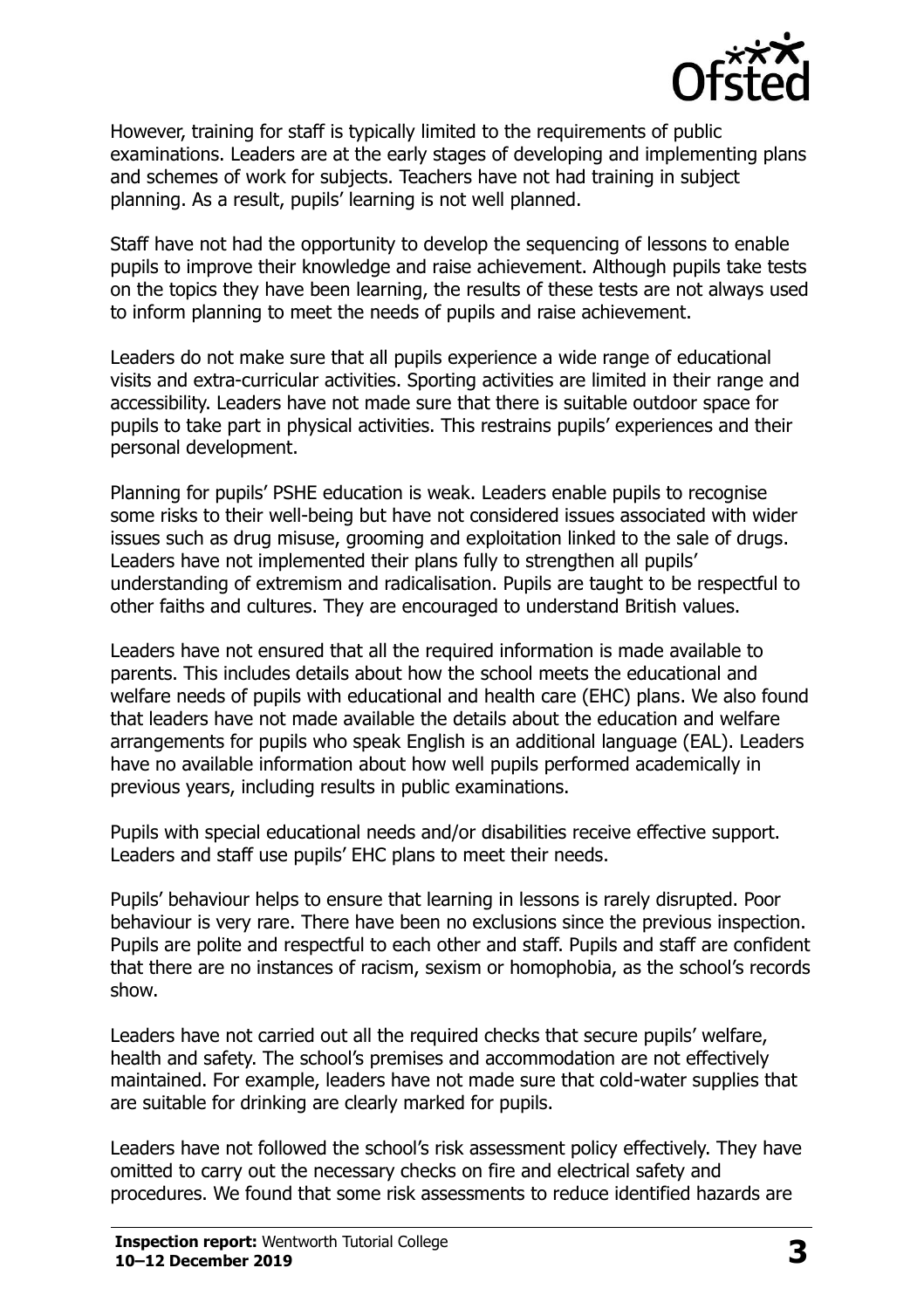

incomplete. This is particularly the case in the sixth-form block. Leaders have not provided suitable changing facilities and showers for those pupils who participate in extra-curricular sports. We also found that the room for the medical examination and treatment of pupils does not meet requirements.

Leaders do not have an accessibility plan to demonstrate how the school makes reasonable adjustments for any pupils with a disability. Consequently, the school does not meet the requirements of schedule 10 of the Equality Act 2010.

Pupils' attendance improves when they come to this school. However, there are a small number of pupils, particularly those who have to travel a long distance to school, who do not attend school as regularly as they should.

# **Safeguarding**

The arrangements for safeguarding are effective.

Some minor errors were found in the school's single central record at the start of the inspection. Leaders rectified these errors during the inspection.

All staff receive regular safeguarding training. All staff are vigilant and know what to do if they have any concerns about a pupil's safety or welfare. Staff know every pupil well. The school's updated safeguarding policy is not available on the school's website.

Leaders and staff work closely with parents and external organisations to ensure that pupils are safe and supported.

# **What does the school need to do to improve?**

# **(Information for the school and proprietor)**

- The proprietor does not hold leaders to account well enough. Leaders are not challenged sufficiently to implement the school's action plans and improve key aspects of the school's work. The proprietor needs to ensure that there are clear and formal processes in place to secure the necessary improvements so that all the independent school standards are met.
- Pupils do not have access to the full range of curriculum subjects. Leaders do not check how well the curriculum is implemented. Leaders should improve the quality of education at the school by ensuring that the school's curriculum is broad and rich.
- Leaders have not made sure that the curriculum is coherently planned and sequenced, in order that pupils might build up their knowledge and skills effectively over time. Leaders should ensure that schemes of work are in place for all subjects, with clear plans on how pupils' knowledge, understanding and skills will develop in each year and from one year to the next.

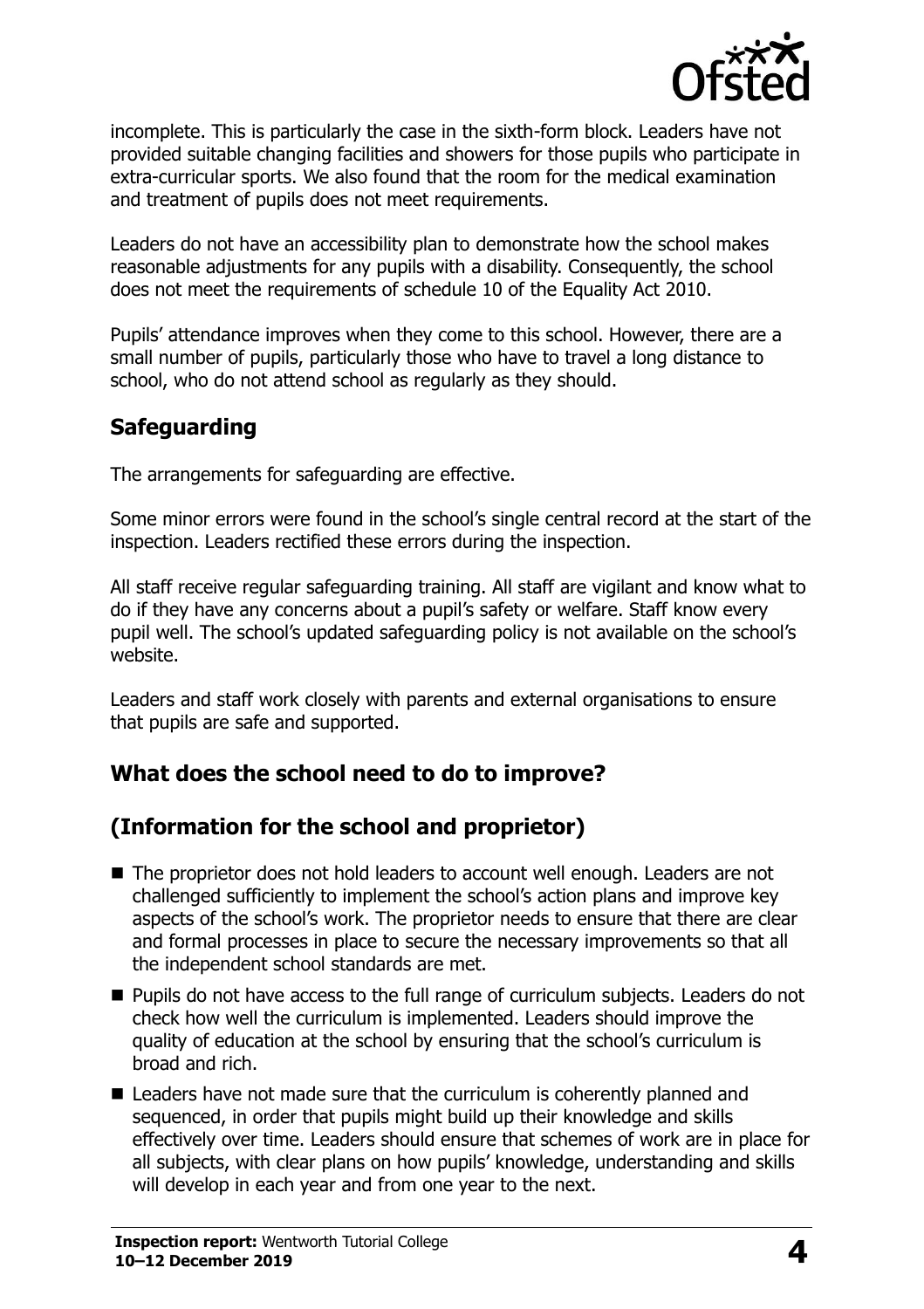

- Staff training is limited. Leaders should review and improve the programme for professional development so that teachers are well supported to improve the planning of the curriculum and its delivery.
- At the time of the previous inspection, pupils did not receive PSHE teaching. The current planning for PSHE education is not comprehensive enough. Leaders should ensure that all pupils are knowledgeable about all potential risks to their well-being, including drugs, grooming, exploitation and extremist views. Leaders should ensure that there is a greater range of extra-curricular activities to support pupils' development and help them to understand how to become active citizens in society.
- Pupils still do not have PE lessons, and the range of extra-curricular activities is limited. This was the case at the time of the school's previous inspection. Leaders should broaden the curriculum with a programme of PE to support all pupils' physical development and well-being.
- Leaders have not reviewed and updated various school policies, particularly in the sixth-form block. They have not carried out some risk assessments to reduce any risks that are identified. Drinking water is not labelled. Leaders should ensure that all school policies and procedures, including risk assessments, are reviewed, updated and actioned.
- Leaders have not provided an effective careers programme for pupils in key stage 4. This means that pupils are not supported to make choices about their future lives. Leaders must make sure that all pupils have access to independent careers advice and guidance.
- A small number of pupils do not attend school regularly. Leaders should continue to work to improve the attendance of these pupils and ensure that they do not miss valuable learning.
- The school has not made essential information available. The school's up-to-date safeguarding policy is not on the school's website. Details about how the school meets the educational and welfare needs of pupils with EHC plans and those who speak EAL are also not available. Leaders must ensure that they comply with all the requirements for information that must be made available.
- Leaders must ensure that they have an accessibility plan to accommodate the needs of pupils with disabilities. They must comply with schedule 10 of the Equality Act 2010.
- Leaders have not provided suitable changing facilities and showers for those pupils who participate in extra-curricular sports. The room for the medical examination and treatment of pupils does not meet requirements. Space is not available to enable PE to be provided. Leaders are not providing the necessary premises and accommodation for pupils. Leaders must make sure that the school meets all the premises and accommodation requirements of the independent school standards.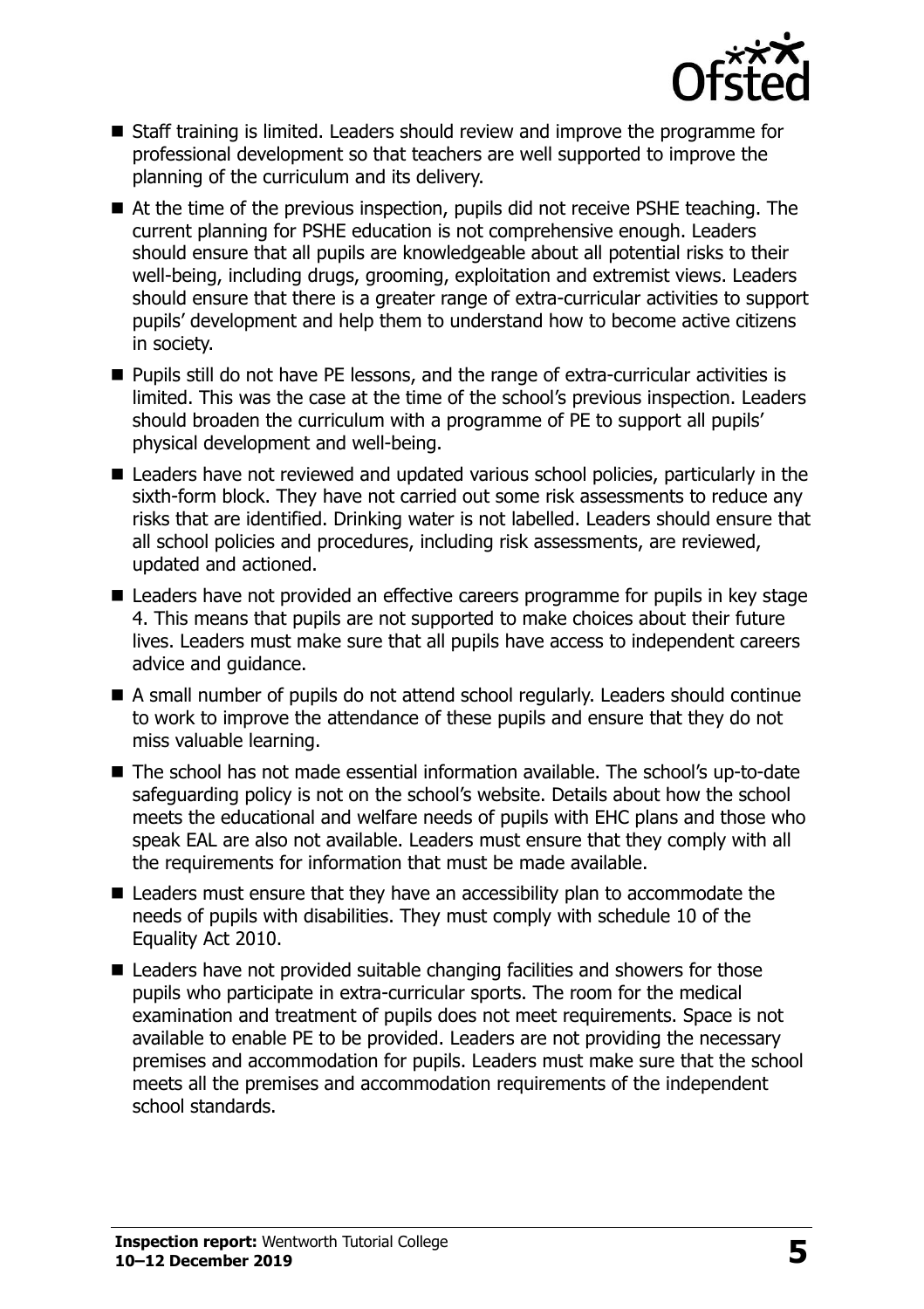

## **How can I feed back my views?**

You can use [Ofsted Parent View](http://parentview.ofsted.gov.uk/) to give Ofsted your opinion on your child's school, or to find out what other parents and carers think. We use Ofsted Parent View information when deciding which schools to inspect, when to inspect them and as part of their inspection.

The Department for Education has further [guidance](http://www.gov.uk/complain-about-school) on how to complain about a school.

If you are the provider and you are not happy with the inspection or the report, you can [complain to Ofsted.](http://www.gov.uk/complain-ofsted-report)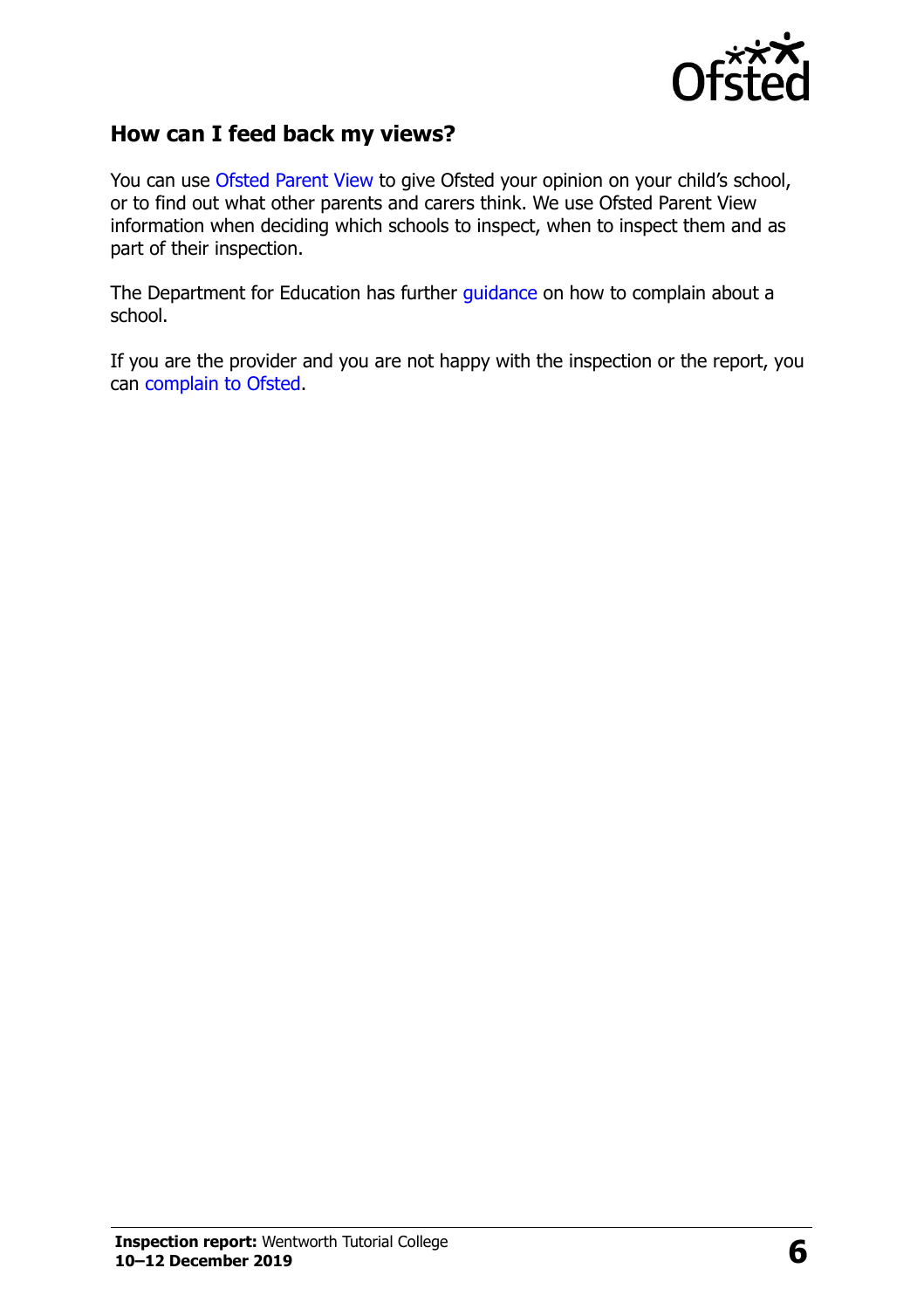

# **School details**

| Unique reference number                       | 131288                             |
|-----------------------------------------------|------------------------------------|
| <b>DfE registration number</b>                | 302/6109                           |
| <b>Local authority</b>                        | <b>Barnet</b>                      |
| <b>Inspection number</b>                      | 10115234                           |
| <b>Type of school</b>                         | Other independent school           |
| <b>School category</b>                        | Independent school                 |
| <b>Age range of pupils</b>                    | 14 to 19                           |
| <b>Gender of pupils</b>                       | Mixed                              |
| Gender of pupils in the sixth form            | Mixed                              |
| Number of pupils on the school roll           | 65                                 |
| Of which, number on roll in the sixth<br>form | 49                                 |
| <b>Number of part-time pupils</b>             | $\mathbf{1}$                       |
| <b>Proprietor</b>                             | Jody Newman                        |
| <b>Principal</b>                              | <b>Manuel Guimaraes</b>            |
| <b>Annual fees (day pupils)</b>               | £15,950 to £16,950                 |
| <b>Telephone number</b>                       | 020 8458 8524                      |
| Website                                       | www.wentworthcollege.co.uk         |
| <b>Email address</b>                          | karen.nedas@wentworthcollege.co.uk |
| Date of previous inspection                   | 6-8 March 2018                     |

# **Information about this school**

- Wentworth Tutorial College is an independent secondary day school for girls and boys between the ages of 14 and 19. There are no pupils in Years 7 to 9.
- The school opened in 1989 and occupies three adjoining private houses on the North Circular Road in Hendon, North West London.
- The school's previous inspection was a standard inspection in March 2018, where its overall effectiveness was judged as requires improvement.
- The school does not use any alternative provision.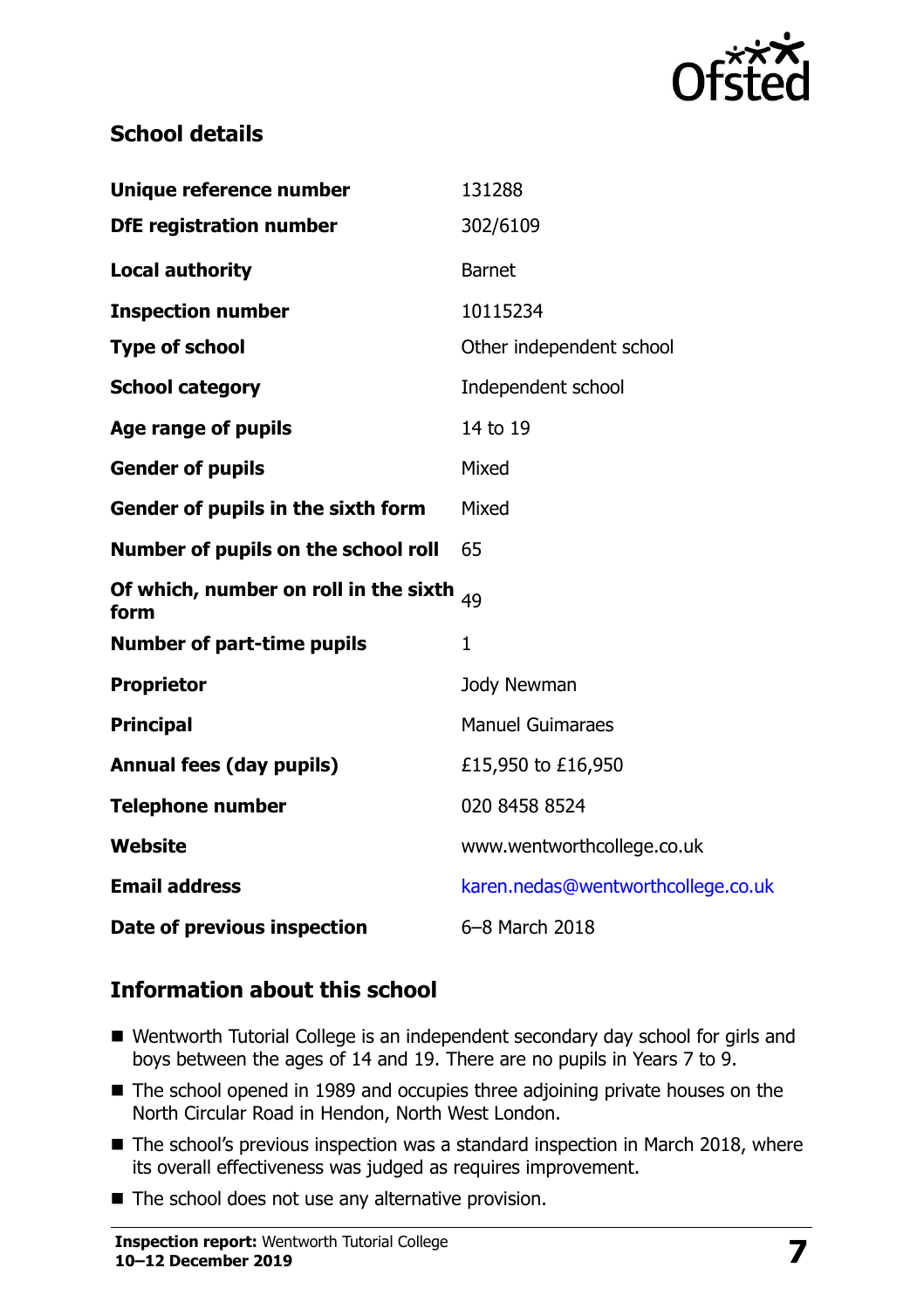

■ There have been no significant changes since the previous inspection.

# **Information about this inspection**

We carried out this inspection under section 109(1) and (2) of the Education and Skills Act 2008. The purpose of the inspection is to advise the Secretary of State for Education about the school's suitability for continued registration as an independent school.

The school has failed to meet the independent school standards. These are the requirements of the schedule to the Education (Independent School Standards) Regulations 2014.

- We carried out this inspection with one day's notice.
- We considered English, mathematics, science, geography and art as part of this inspection. We met groups of pupils in Year 11 and students in the sixth form to discuss their learning in these subjects and looked at their work. We also met the teachers of these subjects.
- We met Year 11 pupils and sixth-form students to discuss their views about the school, behaviour and safety.
- We met the proprietor, principal, vice-principal and Year 11 and sixth-form staff.
- We spoke with representatives from three local authorities responsible for overseeing pupils' education, health and care plans.
- We scrutinised a range of policies and documents. We checked the school's compliance with the independent school standards.
- To inspect safeguarding we reviewed a range of the school's documentation and safeguarding records, and held discussions with leaders and staff.

#### **Inspection team**

Avtar Sherri, lead inspector **Conservation** Ofsted Inspector

David Davies **David Davies Contract Contract David Davies Ofsted Inspector**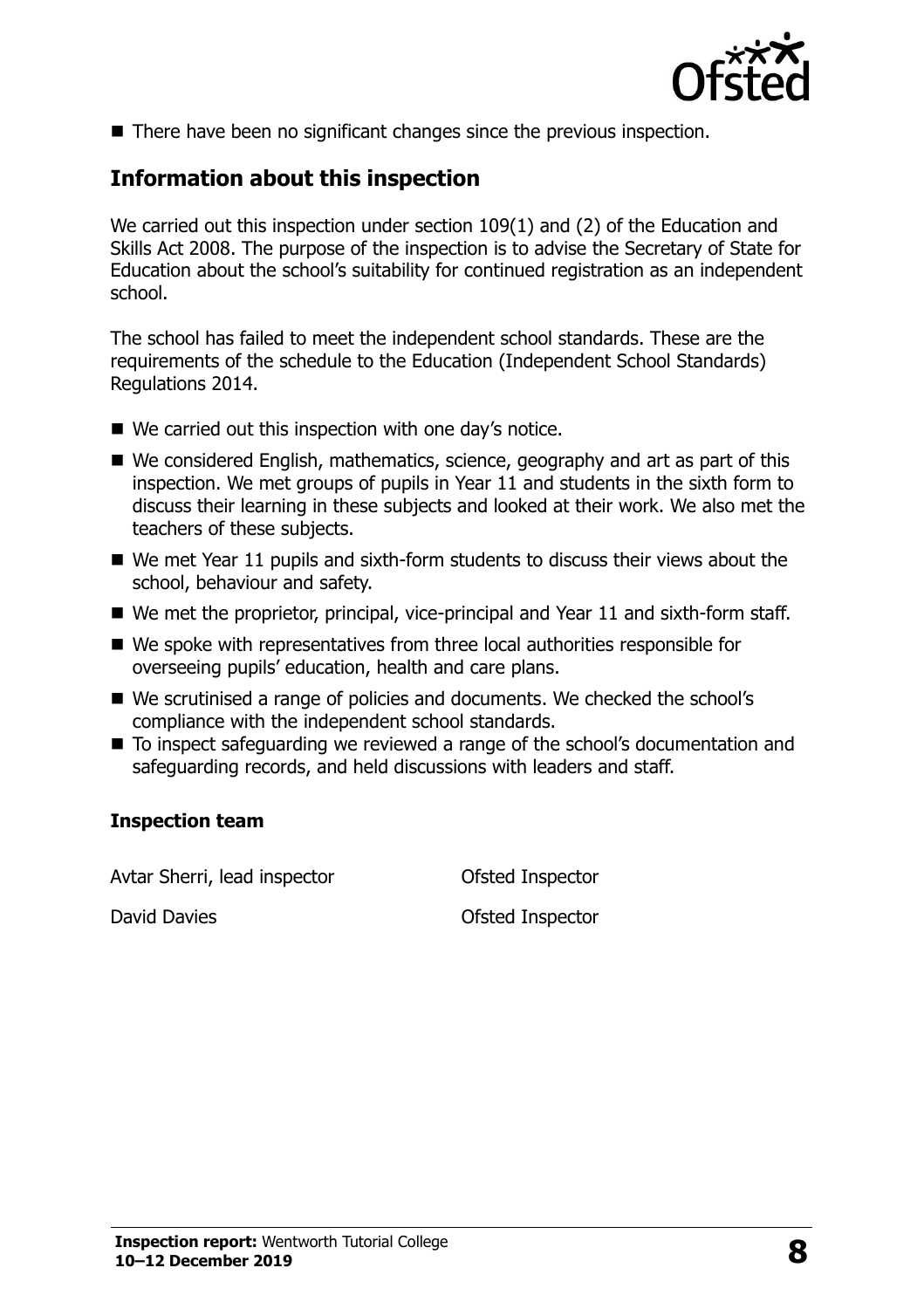

# **Annex. Compliance with regulatory requirements**

## **The school failed to meet the following independent school standards**

## **Part 1. Quality of education provided**

- $\blacksquare$  2(1) The standard in this paragraph is met if-
	- $-$  2(1)(a) the proprietor ensures that a written policy on the curriculum, supported by appropriate plans and schemes of work, which provides for the matters specified in sub-paragraph (2) is drawn up and implemented effectively; and
	- $-$  2(1)(b) the written policy, plans and schemes of work–
	- $-$  2(1)(b)(i) take into account the ages, aptitudes and needs of all pupils, including those pupils with an EHC plan; and
- $\blacksquare$  2(2) For the purposes of paragraph (2)(1)(a), the matters are–
	- 2(2)(a) full-time supervised education for pupils of compulsory school age (construed in accordance with section 8 of the Education Act 1996), which gives pupils experience in linguistic, mathematical, scientific, technological, human and social, physical and aesthetic and creative education;
	- 2(2)(e) for pupils receiving secondary education, access to accurate, up-todate careers guidance that-
	- 2(2)(e)(i) is presented in an impartial manner,
	- 2(2)(e)(ii) enables them to make informed choices about a broad range of career options; and
	- 2(2)(e)(iii) helps to encourage them to fulfil their potential
	- $-$  2(2)(e)(g) where the school has pupils above compulsory school age, a programme of activities which is appropriate to their needs.
- $\blacksquare$  3 The standard in this paragraph is met if the proprietor ensures that the teaching at the school-
	- 3(a) enables pupils to acquire new knowledge and make good progress according to their ability so that they increase their understanding and develop their skills in the subjects taught;
	- 3(b) fosters in pupils self-motivation, the application of intellectual, physical and creative effort, interest in their work and the ability to think ad learn for themselves;
	- 3(c) involves well planned lessons and effective teaching methods, activities and management of class time;
	- 3(d) shows a good understanding of the aptitudes, needs and prior attainments of pupils, and ensures that these are taken into account in the planning of lessons;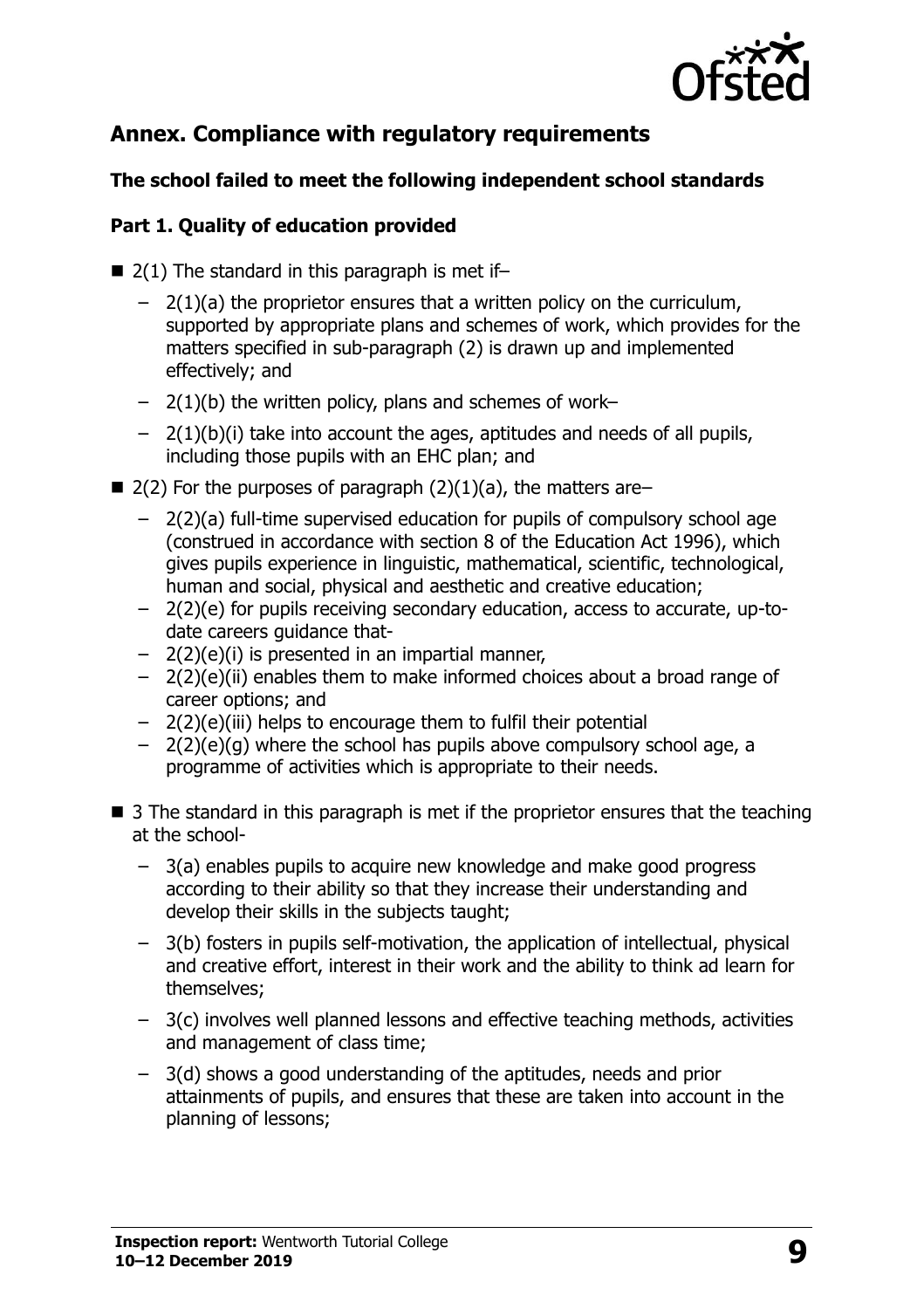

– 3(g) demonstrates that a framework is in place to assess pupils' work regularly and thoroughly and use information from that assessment to plan teaching so that pupils can progress.

## **Part 3. Welfare, health and safety of pupils**

- 11 The standard in this paragraph is met if the proprietor ensures that relevant health and safety laws are complied with by the drawing up and effective implementation of a written health and safety policy.
- 12 The standard in this paragraph is met if the proprietor ensures compliance with the Regulatory Reform (Fire Safety) Order 2005[12].
- 16 The standard in this paragraph is met if the proprietor ensures that–
	- 16(a) the welfare of pupils at the school is safeguarded and promoted by the drawing up and effective implementation of a written risk assessment policy; and
	- 16(b) appropriate action is taken to reduce risks that are identified.

## **Part 5. Premises of and accommodation at schools**

- $\blacksquare$  23(1) Subject to sub-paragraph (2), the standard in this paragraph is met if the proprietor ensures that–
	- 23(1)(c) suitable changing accommodation and showers are provided for pupils aged 11 years or over at the start of the school year who receive physical education.
- $\blacksquare$  24(1) The standard in this paragraph is met if the proprietor ensures that suitable accommodation is provided in order to cater for the medical and therapy needs of pupils, including–
	- 24(1)(a) accommodation for the medical examination and treatment of pupils.
- 25 The standard in this paragraph is met if the proprietor ensures that the school premises and the accommodation and facilities provided therein are maintained to a standard such that, so far as is reasonably practicable, the health, safety and welfare of pupils are ensured.
- $\blacksquare$  28(1) The standard in this paragraph is met if the proprietor ensures that-
	- $-$  28(1)(c) cold water supplies that are suitable for drinking are clearly marked as such.
- $\blacksquare$  29(1) The standard in this paragraph is met if the proprietor ensures that suitable outdoor space is provided in order to enable–
	- 29(1)(a) physical education to be provided to pupils in accordance with the school curriculum.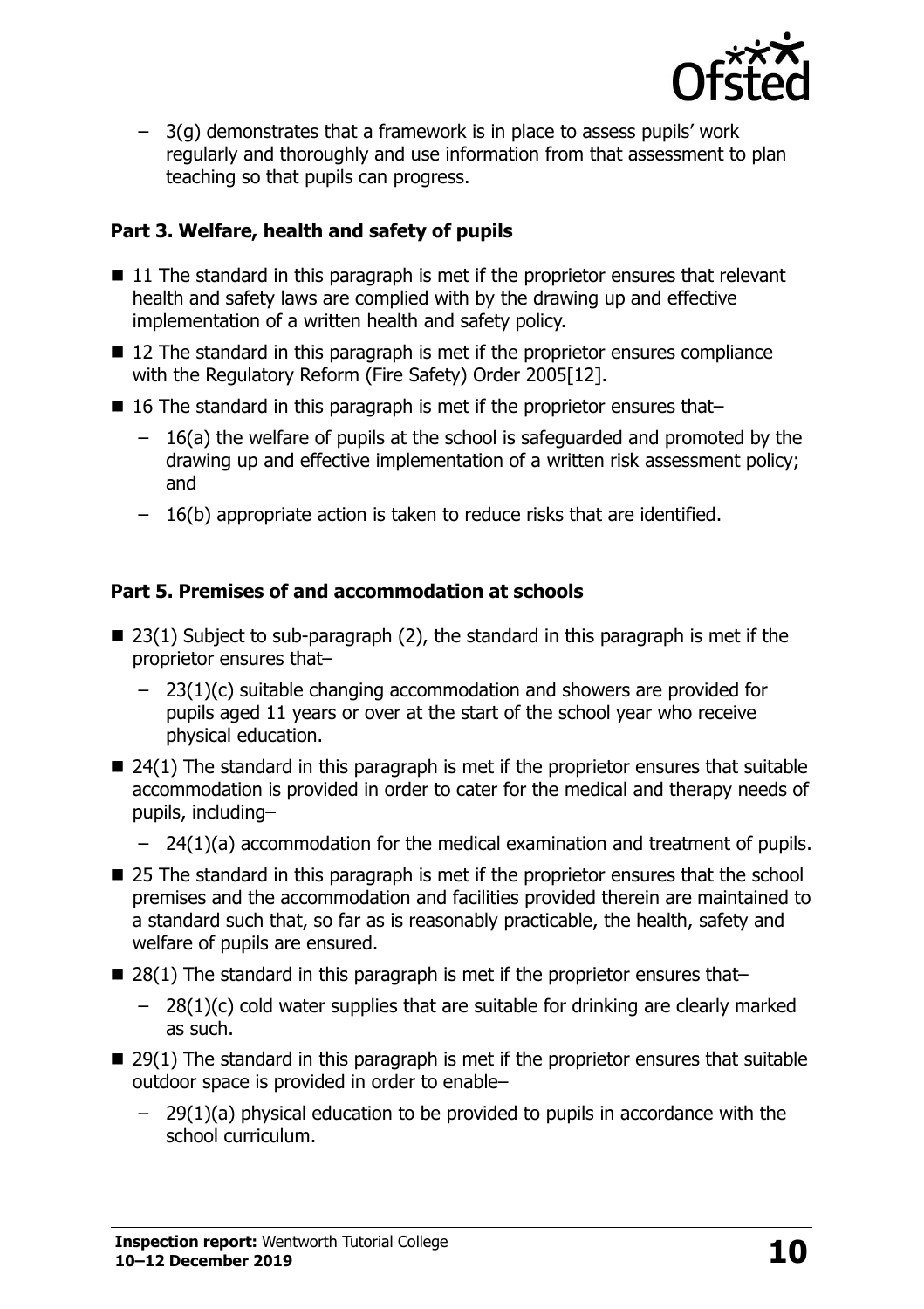

## **Part 6. Provision of information**

- $\blacksquare$  32(1) The standard about the provision of information by the school is met if the proprietor ensures that–
	- $-$  32(1)(c) particulars of the arrangements for meeting the standard contained in paragraph 7 are published on the school's internet website or, where no such website exists, are provided to parents on request.
- $\blacksquare$  32(3) The information specified in this sub-paragraph is-
	- 32(3)(b) particulars of educational and welfare provision for pupils with EHC plans and pupils for whom English is an additional language; and
	- 32(3)(e) particulars of the school's academic performance during the preceding school year, including the results of any public examinations.

## **Part 8. Quality of leadership in and management of schools**

- $\blacksquare$  34(1) The standard about the quality of leadership and management is met if the proprietor ensures that persons with leadership and management responsibilities at the school–
	- 34(1)(a) demonstrate good skills and knowledge appropriate to their role so that the independent school standards are met consistently;
	- 34(1)(b) fulfil their responsibilities effectively so that the independent school standards are met consistently; and
	- $-$  34(1)(c) actively promote the well-being of pupils.

## **Schedule 10 of the Equality Act 2010**

■ The school is not compliant with schedule 10 of the Equality Act 2010.